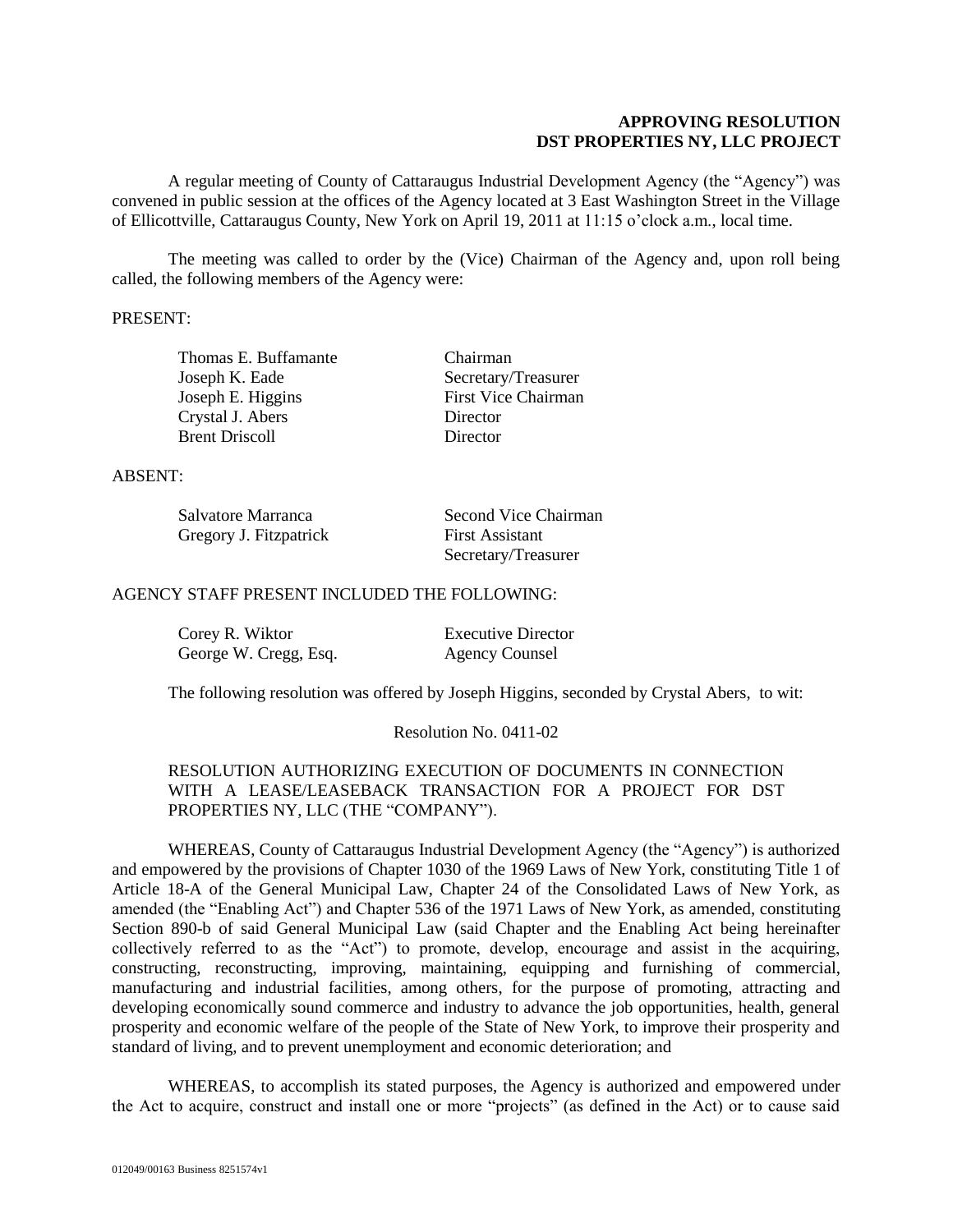projects to be acquired, constructed and installed, and to convey said projects or to lease said projects with the obligation to purchase; and

WHEREAS, DST Properties NY, LLC, a Minnesota limited liability company (the "Company"), submitted an application (the "Application") to the Agency, a copy of which Application is on file at the office of the Agency, which Application requested that the Agency consider undertaking a project (the "Project") for the benefit of the Company, said Project consisting of the following: (A) (1) the acquisition of an interest in an approximately 2 acre parcel of land located at 301 W. Franklin Street in the City of Olean, Cattaraugus County, New York (the "Land"), (2) the construction of an approximately 10,200 square foot building on the Land (the "Facility") and (3) the acquisition and installation therein and thereon of certain machinery and equipment (the "Equipment") all the foregoing to be leased by the Company to DSTI, Inc. d/b/a Scott Rotary Seals (the "Tenant") for use by the Tenant as a manufacturing facility (the Land, the Facility and the Equipment being collectively referred to as the "Project Facility"); (B) the granting of certain "financial assistance" (within the meaning of Section 854(14) of the Act) with respect to the foregoing, including potential exemptions from certain sales and use taxes, real property taxes, real estate transfer taxes and mortgage recording taxes (collectively, the "Financial Assistance"); and (C) the lease (with an obligation to purchase) or sale of the Project Facility to the Company or such other person as may be designated by the Company and agreed upon by the Agency; and

WHEREAS, by resolution adopted by the members of the Agency on March 8, 2011 (the "Public Hearing Resolution"), the Agency authorized a public hearing to be held pursuant to Section 859-a of the Act with respect to the Project; and

WHEREAS, pursuant to the authorization contained in the Public Hearing Resolution, the Executive Director of the Agency (A) caused notice of a public hearing of the Agency (the "Public Hearing") pursuant to Section 859-a of the Act, to hear all persons interested in the Project and the financial assistance being contemplated by the Agency with respect to the Project, to be mailed on March 14, 2011 to the chief executive officers of the county and of each city, town, village and school district in which the Project Facility is to be located, (B) caused notice of the Public Hearing to be posted (1) on March 14, 2011 on a bulletin board located at 3 East Washington Street in the Town of Ellicottville, Cattaraugus County, New York and (2) March 15, 2011 on a bulletin board at the City Clerk's Office located in the City of Olean, Cattaraugus County, New York, (C) caused notice of the Public Hearing to be published on March 13, 2011 in the Olean Times Herald, a newspaper of general circulation available to the residents of the City of Olean, New York, (D) conducted the Public Hearing on April 12, 2011 at 11:00 o'clock a.m., local time at the Olean Municipal Building, Conference Room #1219 located at 101 E. State Street in the City of Olean, Cattaraugus County, New York, and (E) prepared a report of the Public Hearing (the "Public Hearing Report") fairly summarizing the views presented at such Public Hearing and caused copies of said Public Hearing Report to be made available to the members of the Agency; and

WHEREAS, pursuant to Article 8 of the Environmental Conservation Law, Chapter 43-B of the Consolidated Laws of New York, as amended (the "SEQR Act") and the regulations (the "Regulations") adopted pursuant thereto by the Department of Environmental Conservation of the State of New York (collectively with the SEQR Act, "SEQRA"), by resolution adopted by the members of the Agency on March 8, 2011 (the "Preliminary SEQR Resolution"), the Agency (A) determined (1) that the Project involves more than one "involved agency", and (2) to investigate the advisability of undertaking a coordinated review with respect to the Project and (B) authorized the Executive Director of the Agency to contact all other "involved agencies" for the purpose of ascertaining whether such "involved agencies" were interested in undertaking a coordinated review of the Project and, if so, designating a "lead agency" with respect to the Project (as such quoted terms are defined in SEQRA); and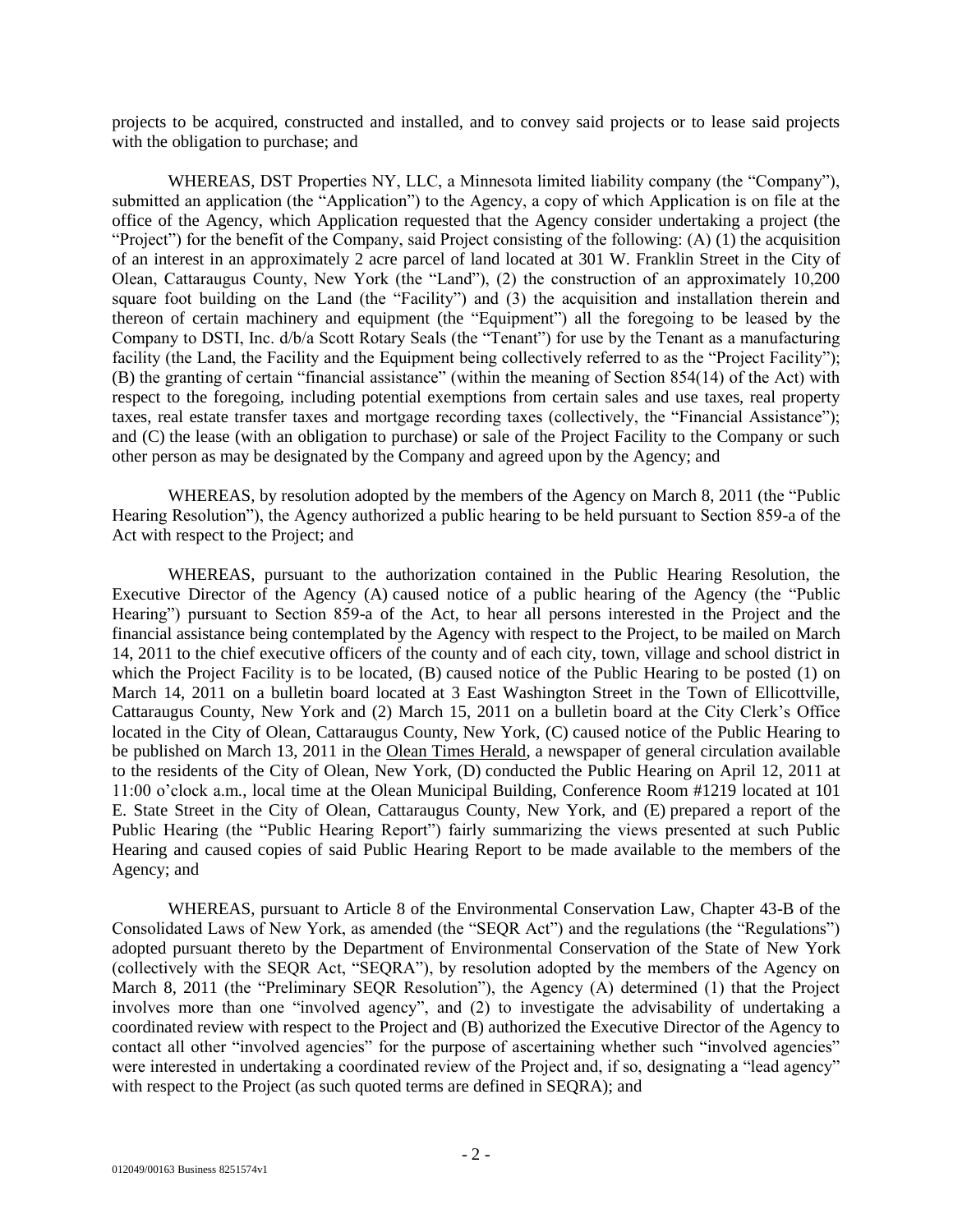WHEREAS, further pursuant to SEQRA, by resolution adopted by the Agency on April 19, 2011 (the "Final SEQR Resolution"), the Agency determined (A) to conduct an uncoordinated review of the Project and (B) that the Project is an "Unlisted action" which will not have a significant effect on the environment and, therefore, that an environmental impact statement is not required to be prepared with respect to the Project, and (C) as a consequence of the foregoing, to prepare a negative declaration with respect to the Project; and

WHEREAS, the Agency has given due consideration to the Application, and to representations by the Tenant that (A) the granting by the Agency of the Financial Assistance with respect to the Project will be an inducement to the Company to undertake the Project in Cattaraugus County, New York and (B) while the completion of the Project Facility may result in the removal of a facility of the Tenant or any other proposed occupant of the Project Facility from one area of the State of New York to another area of the State of New York or in the abandonment of one or more plants or facilities of the Tenant or any other proposed occupant of the Project Facility located within the State of New York, the Company has represented that such abandonment and removal are reasonably necessary to (1) discourage the Tenant or any other proposed occupant from removing such plant or facility to a location outside the State of New York and (2) preserve the competitive position of the Tenant or the proposed occupant of the Project Facility in their respective industries; and

WHEREAS, the Agency desires to encourage the Company to preserve and advance the job opportunities, health, general prosperity and economic welfare of the people of Cattaraugus County, New York by undertaking the Project in Cattaraugus County, New York; and

WHEREAS, in order to consummate the Project and the granting of the Financial Assistance described in the notice of the Public Hearing, the Agency proposes to enter into the following documents (hereinafter collectively referred to as the "Agency Documents"): (A) a certain lease to agency (the "Lease to Agency" or the "Underlying Lease") by and between the Company, as landlord, and the Agency, as tenant, pursuant to which the Company will lease to the Agency a portion of the Land and all improvements now or hereafter located on said portion of the Land (collectively, the "Leased Premises"); (B) a certain license agreement (the "License to Agency" or the "License Agreement") by and between the Company, as licensor, and the Agency, as licensee, pursuant to which the Company will grant to the Agency (1) a license to enter upon the balance of the Land (the "Licensed Premises") for the purpose of undertaking and completing the Project and (2) in the event of an occurrence of an Event of Default by the Company, an additional license to enter upon the Licensed Premises for the purpose of pursuing its remedies under the Lease Agreement (as hereinafter defined); (C) a lease agreement (and a memorandum thereof) (the "Lease Agreement") by and between the Agency and the Company, pursuant to which, among other things, the Company agrees to undertake the Project as agent of the Agency and the Company further agrees to lease the Project Facility from the Agency and, as rental thereunder, to pay the Agency's administrative fee relating to the Project and to pay all expenses incurred by the Agency with respect to the Project; (D) a payment in lieu of tax agreement (the "Payment in Lieu of Tax Agreement") by and between the Agency and the Company, pursuant to which the Company will agree to pay certain payments in lieu of taxes with respect to the Project Facility; (E) if the Company intends to finance the Project with borrowed money, one or more mortgages and any other security documents and related documents (collectively, the "Mortgage") from the Agency and the Company to the Company's lenders with respect to the Project (the "Lender"), which Mortgage will grant liens on and security interests in the Project Facility to secure one or more loans from the Lender to the Company with respect to the Project (collectively, the "Loan"); (F) all building loan and other agreements requested by the Lender in connection with the Loan (collectively with the Mortgage, the "Loan Documents"); and (G) various certificates relating to the Project (the "Closing Documents");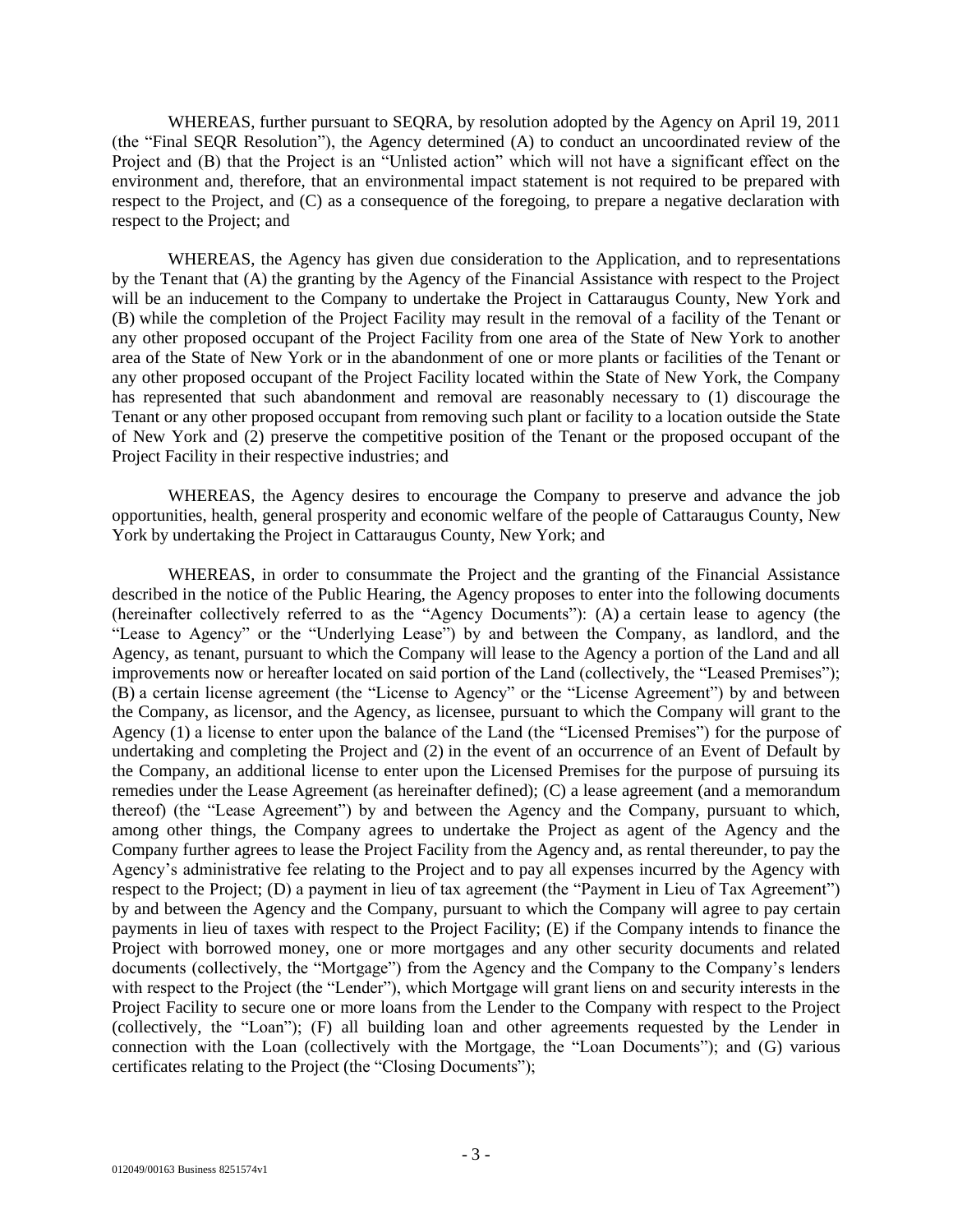## NOW, THEREFORE, BE IT RESOLVED BY THE MEMBERS OF COUNTY OF CATTARAUGUS INDUSTRIAL DEVELOPMENT AGENCY AS FOLLOWS:

Section 1. All action taken by the Executive Director of the Agency with respect to the Public Hearing with respect to the Project is hereby ratified and confirmed.

Section 2. The law firm of Hodgson Russ LLP is hereby appointed Counsel to the Agency with respect to all matters in connection with the Project. Counsel for the Agency is hereby authorized, at the expense of the Company, to work with the Company, counsel to the Company, and others to prepare, for submission to the Agency, all documents necessary to effect the transactions contemplated by this Resolution. Counsel to the Agency has prepared and submitted an initial draft of the Agency Documents to staff of the Agency.

Section 3. The Agency hereby finds and determines that:

(A) By virtue of the Act, the Agency has been vested with all powers necessary and convenient to carry out and effectuate the purposes and provisions of the Act and to exercise all powers granted to it under the Act;

(B) The Project constitutes a "project," as such term is defined in the Act;

(C) The Project site is located entirely within the boundaries of Cattaraugus County, New York;

(D) It is estimated at the present time that the costs of the planning, development, acquisition, construction, reconstruction and installation of the Project Facility (collectively, the "Project Costs") will be approximately \$967,073;

(E) While the completion of the Project Facility may result in the removal of a facility of the Tenant or any other proposed occupant of the Project Facility from one area of the State of New York to another area of the State of New York or in the abandonment of one or more plants or facilities of the Tenant or any other proposed occupant of the Project Facility located within the State of New York, the Company has represented that such abandonment and removal are reasonably necessary to (1) discourage the Tenant or any other proposed occupant from removing such plant or facility to a location outside the State of New York and (2) preserve the competitive position of the Tenant or the proposed occupant of the Project Facility in their respective industries;

(F) (1) The Project Facility does not constitute a project where facilities or property that are primarily used in making retail sales of goods and/or services to customers who personally visit such facilities constitute more than one-third of the total cost of the Project, and accordingly the Project is not prohibited by the provisions of Section 862(2)(a) of the Act, and (2) accordingly the Agency is authorized to provide financial assistance in respect of the Project pursuant to Section 862(2)(a) of the Act;

(G) The granting of the Financial Assistance by the Agency with respect to the Project will promote and maintain the job opportunities, general prosperity and economic welfare of the citizens of Cattaraugus County, New York and the State of New York and improve their standard of living, and thereby serve the public purposes of the Act;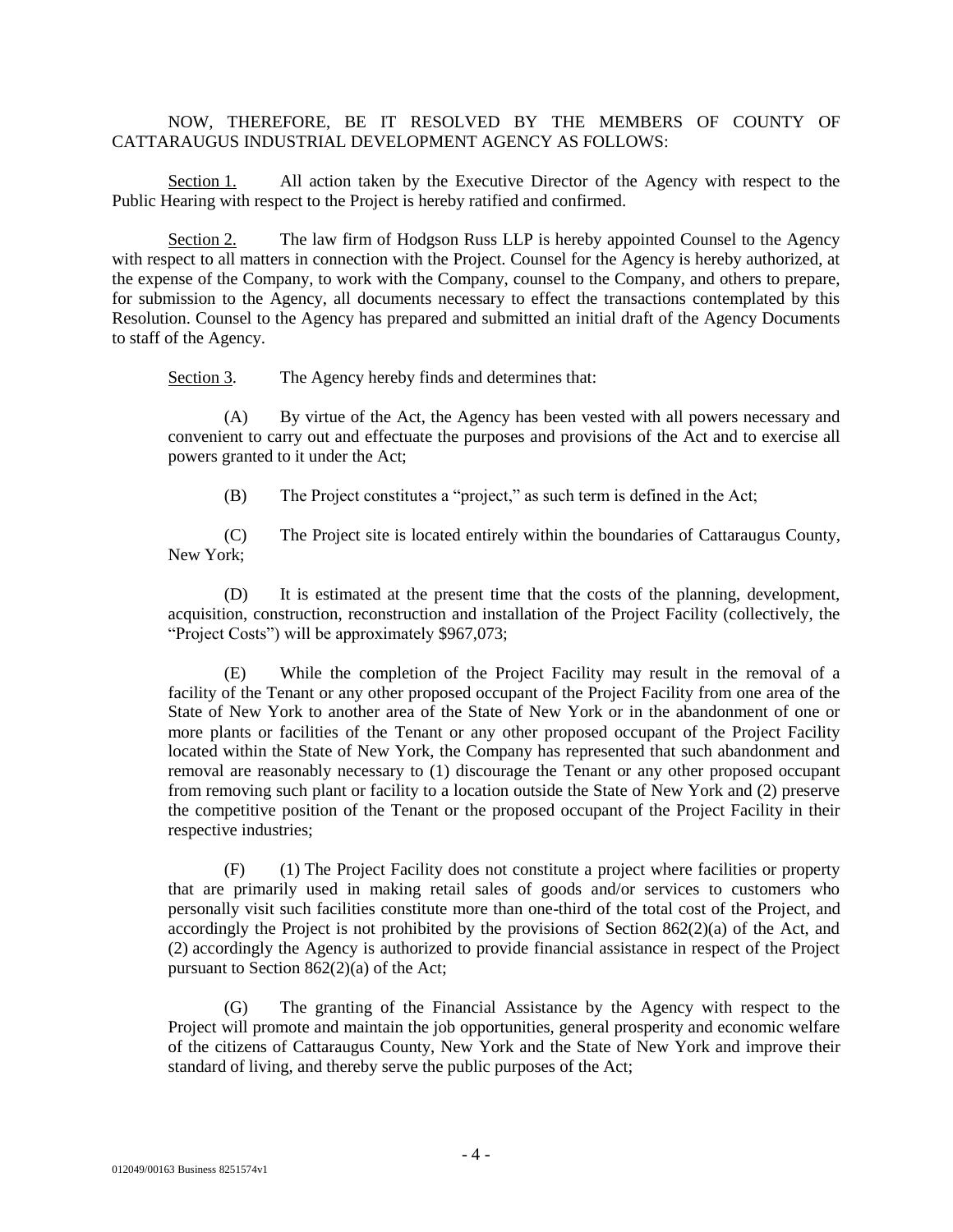(H) The Agency has reviewed the Hearing Report and has fully considered all comments contained therein; and

(I) It is desirable and in the public interest for the Agency to enter into the Agency Documents.

Section 4. In consequence of the foregoing, the Agency hereby determines to: (A) proceed with the Project; (B) acquire the Project Facility; (C) lease the Project Facility to the Company pursuant to the Lease Agreement; (D) enter into the Payment in Lieu of Tax Agreement; (E) secure the Loan by entering into the Loan Documents; and (F) grant the Financial Assistance with respect to the Project.

Section 5. The Agency is hereby authorized (A) to acquire a license in the Licensed Premises pursuant to the License Agreement, (B) to acquire a leasehold interest in the Leased Premises pursuant to the Underlying Lease, (C) to acquire title to the Equipment pursuant to a bill of sale (the "Bill of Sale to Agency") from the Company to the Agency, and (D) to do all things necessary or appropriate for the accomplishment thereof, and all acts heretofore taken by the Agency with respect to such acquisitions are hereby approved, ratified and confirmed.

Section 6. The Agency is hereby authorized to acquire, construct and install the Project Facility as described in the Lease Agreement and to do all things necessary or appropriate for the accomplishment thereof, and all acts heretofore taken by the Agency with respect to such acquisition, construction and installation are hereby ratified, confirmed and approved.

Section 7. The Chairman (or Vice Chairman) of the Agency, with the assistance of Agency Counsel and/or Special Counsel, is authorized to negotiate and approve the form and substance of the Agency Documents.

Section 8. (A) The Chairman (or Vice Chairman) of the Agency is hereby authorized, on behalf of the Agency, to execute and deliver the Agency Documents, and, where appropriate, the Secretary (or Assistant Secretary) of the Agency is hereby authorized to affix the seal of the Agency thereto and to attest the same, all in the forms thereof as the Chairman (or Vice Chairman) shall approve, the execution thereof by the Chairman (or Vice Chairman) to constitute conclusive evidence of such approval.

(B) The Chairman (or Vice Chairman) of the Agency is hereby further authorized, on behalf of the Agency, to designate any additional Authorized Representatives of the Agency (as defined in and pursuant to the Lease Agreement).

Section 9. The officers, employees and agents of the Agency are hereby authorized and directed for and in the name and on behalf of the Agency to do all acts and things required or provided for by the provisions of the Agency Documents, and to execute and deliver all such additional certificates, instruments and documents, to pay all such fees, charges and expenses and to do all such further acts and things as may be necessary or, in the opinion of the officer, employee or agent acting, desirable and proper to effect the purposes of the foregoing Resolution and to cause compliance by the Agency with all of the terms, covenants and provisions of the Agency Documents binding upon the Agency.

Section 10. This Resolution shall take effect immediately.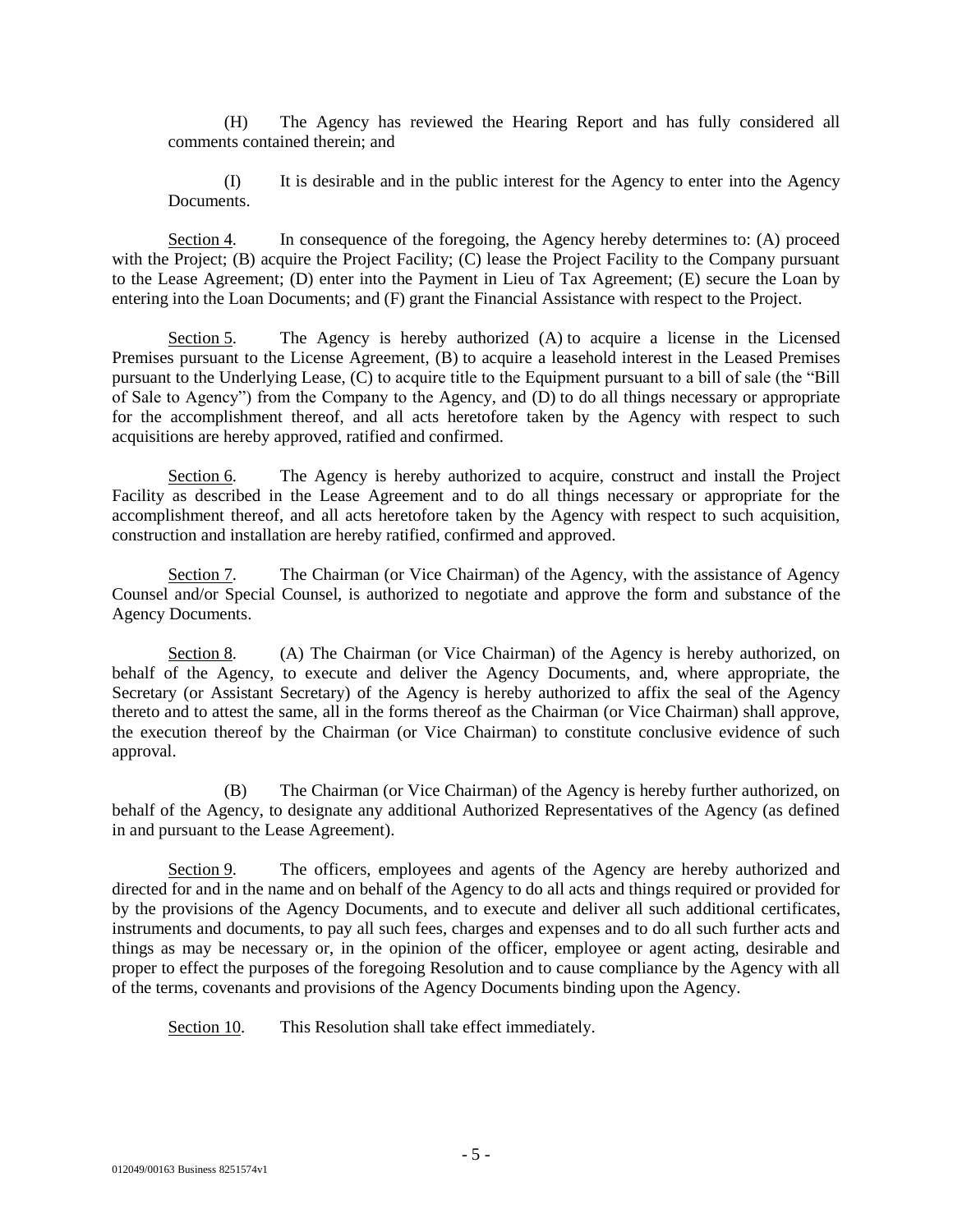The question of the adoption of the foregoing Resolution was duly put to a vote on roll call, which resulted as follows:

| Thomas E. Buffamante   | <b>VOTING</b> | Yes     |
|------------------------|---------------|---------|
| Joseph E. Higgins      | <b>VOTING</b> | Yes     |
| Joseph K. Eade         | <b>VOTING</b> | Yes     |
| Salvatore Marranca     | <b>VOTING</b> | Excused |
| Gregory J. Fitzpatrick | <b>VOTING</b> | Excused |
| Crystal J. Abers       | <b>VOTING</b> | Yes     |
| <b>Brent Driscoll</b>  | <b>VOTING</b> | Yes     |
|                        |               |         |

The foregoing Resolution was thereupon declared duly adopted.